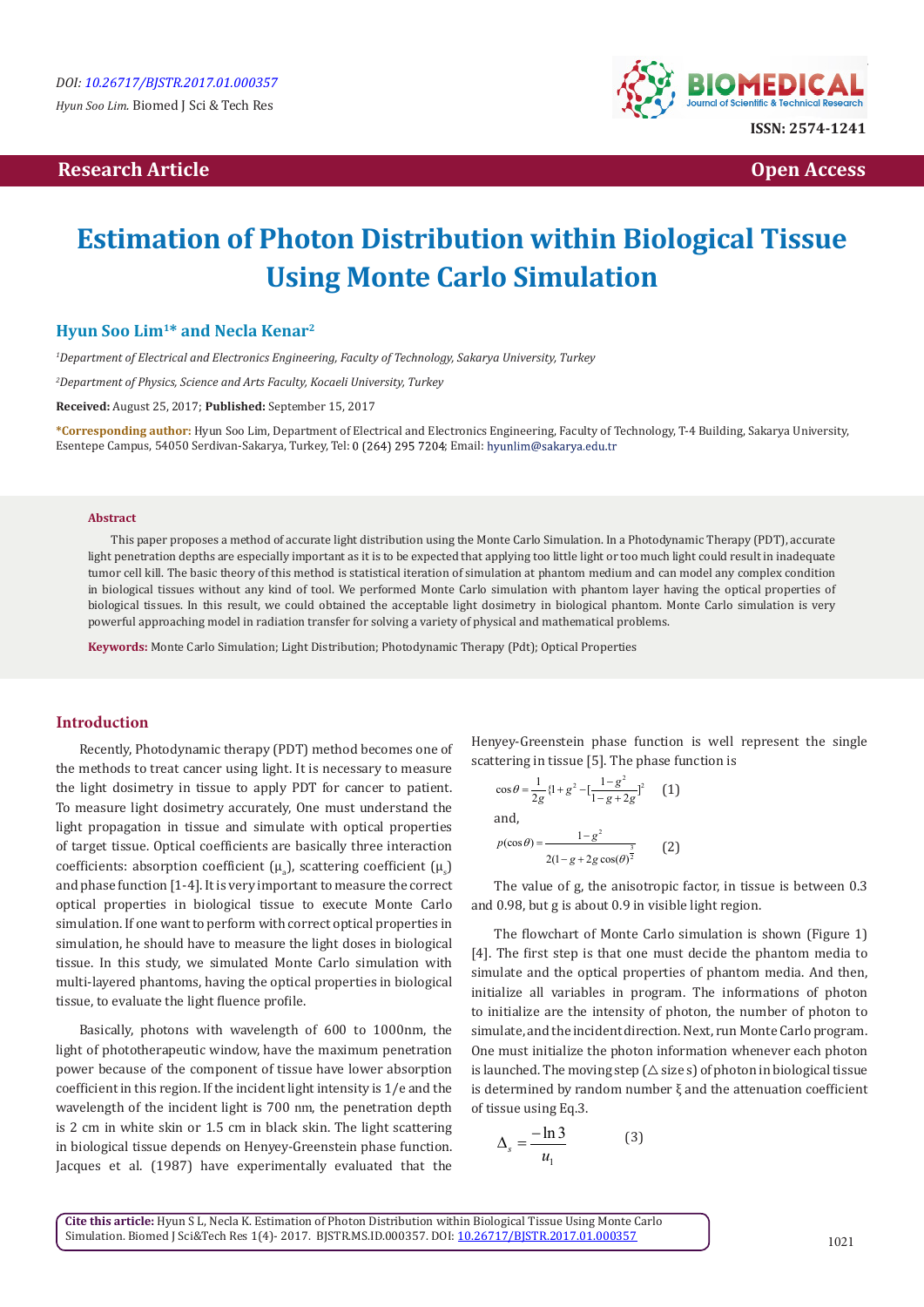

The intensity of photon is decreased by some amount when photon is moved. If the intensity of photon is too low, one must launch new photon or terminate program to evaluate the results. The detail informations of photon are updated when photon is moved. The light scattering and the angular dependence of photon is determined by Henyey-Greenstein phase function. The penetration depth of photon is determined by the attenuation coefficient of biological tissue and the intensity of photon. The probability of internal reflection of photon is determined by Fresnel reflectance coefficient R(θi) [3].

$$
R(e_i) = \frac{1}{2} \left[ \frac{\sin^2(\theta_i - \theta_1)}{\sin^2(\theta_i + \theta_1)} + \frac{\tan^2(\theta_i - \theta_1)}{\tan^2(\theta_i + \theta_1)} \right]
$$
(4)

In this study, Monte Carlo simulation is performed with matched boundary condition. The refract index of each phantom layer is 1.37. The refractive index of ambient material is 1.

# **Method**

To run Monte Carlo simulation, we used standard C/C++ in PC (Windows). One can run this program other computer (Macintosh, Workstation, etc). We performed Monte Carlo simulation in imaginary layer such as Table 1. Each optical property in Table 1 is the value of human tissue measured at 630nm in vitro. First, we evaluated the Monte Carlo simulation in two situations for  $10<sup>6</sup>$ photons. In the first situation, absorption coefficient and scattering coefficient are variable, but g is not.

## **Results**

Second situation is that g is variable, but absorption coefficient and scattering coefficient is not. The results of second situation are shown in Figure 2. As shown in Figures 2 & 3, we found that light propagation characteristics in biological tissue depend on the optical properties of their tissue. In these result, we can obtain the maximum penetration depth of each layer having different optical properties. We obtained Figure 4 by simulating the multi-layered phantom media with parameters given in Table 1.



**Figure 2:** The result of first situation: absorption coefficient and scattering coefficient are variable, but g is not.